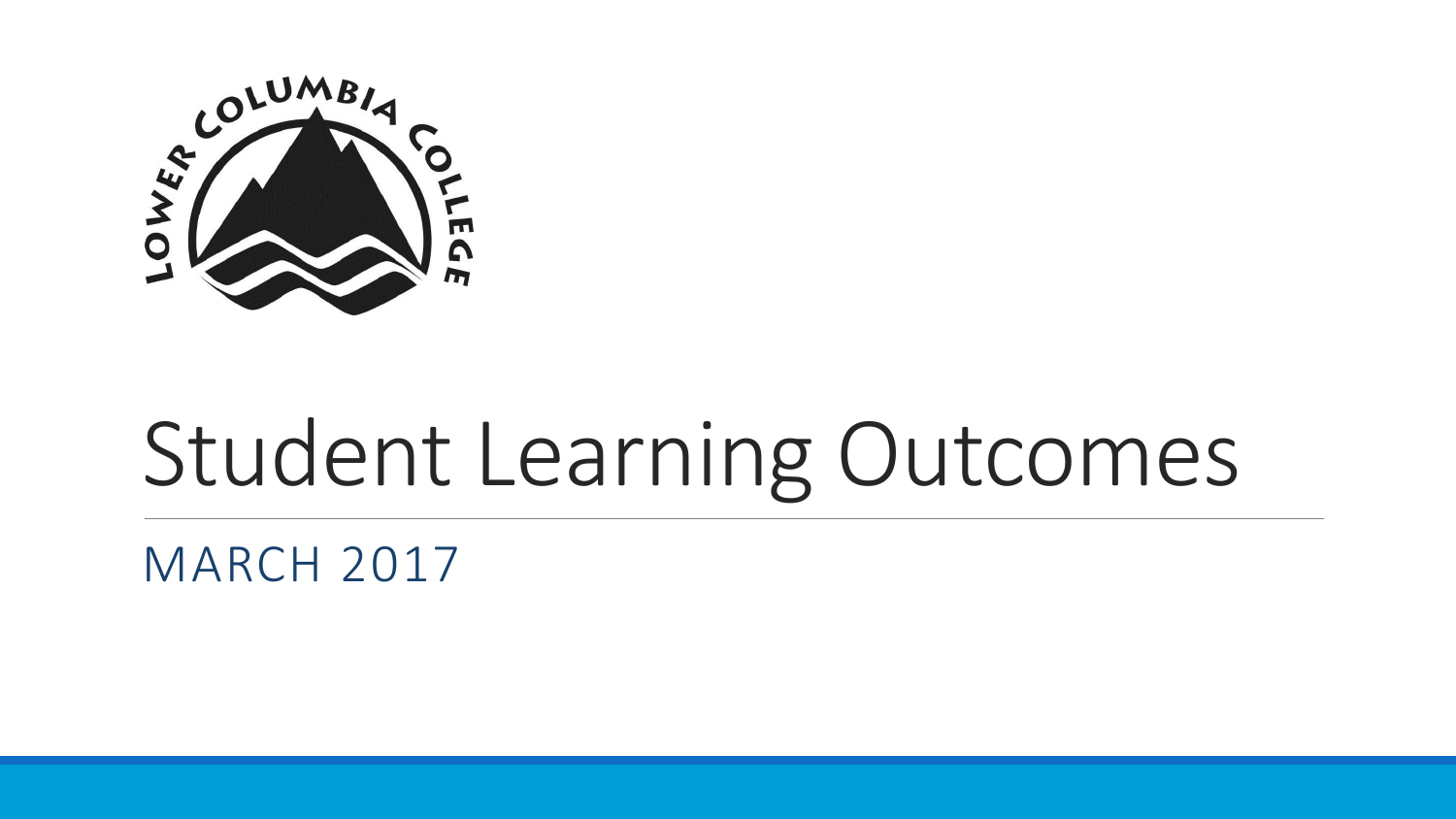## Evidence of Student Learning - Examples

#### DIRECT MEASURES

- $\cdot$  Faculty grades using a rubric that reflects outcomes
- Standardized tests and exams
- ❖ Pre- and post-test design
- Competency based demonstration of outcomes
- ❖ Portfolios

#### INDIRECT MEASURES

- $\triangle$  Faculty grades without using a rubric or similar instrument
- Surveys and reflections **\***
- $\triangle$  Course evaluations
- **❖ Graduation rates**
- **Example:** Retention rates (course and program)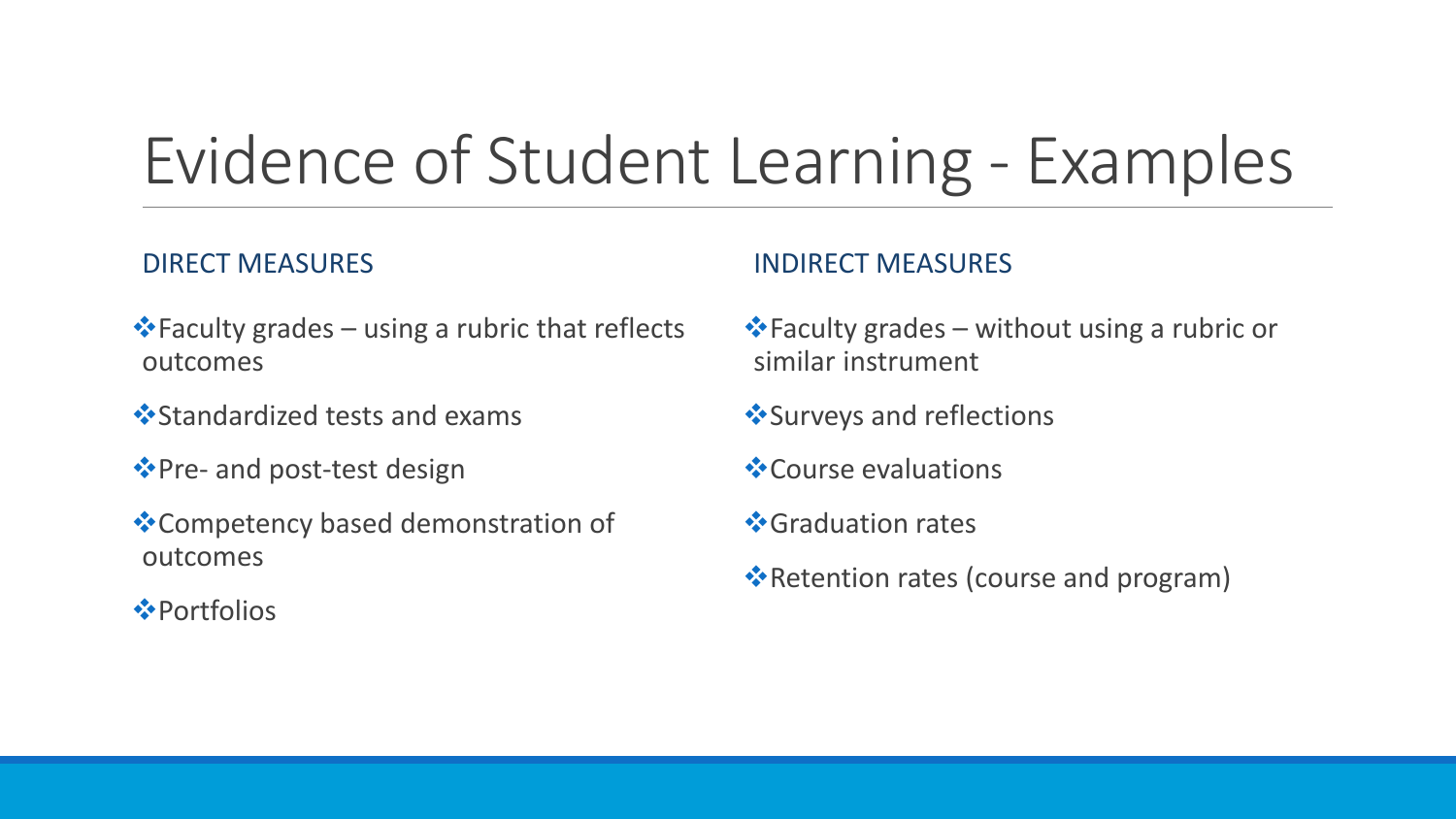### Using Rubrics to Grade Students *and* Assess Program Outcomes

|                        | <b>Outcome 1</b> | <b>Outcome 2</b> | <b>Outcome 3</b> | <b>Outcome 4</b> | <b>Student Grades</b> |
|------------------------|------------------|------------------|------------------|------------------|-----------------------|
| <b>Student A</b>       | $\overline{3}$   | 3                |                  | $\overline{4}$   | 2.8                   |
| <b>Student B</b>       | $\overline{4}$   | 4                |                  | $\overline{4}$   | 3.3                   |
| Student C              | $\overline{3}$   | $\overline{4}$   | $\overline{2}$   | 3                | 3.0                   |
| Student D              | 3                | 3                |                  | 3                | 2.5                   |
| <b>Student E</b>       | $\overline{4}$   | 3                | $\overline{2}$   | $\overline{4}$   | 3.3                   |
| <b>Outcome Roll-up</b> | 3.4              | 3.4              | 1.4              | 3.6              |                       |

- Four point scale used
- Target for students: 2.0 or better
- Target for outcomes: 2.0 or better